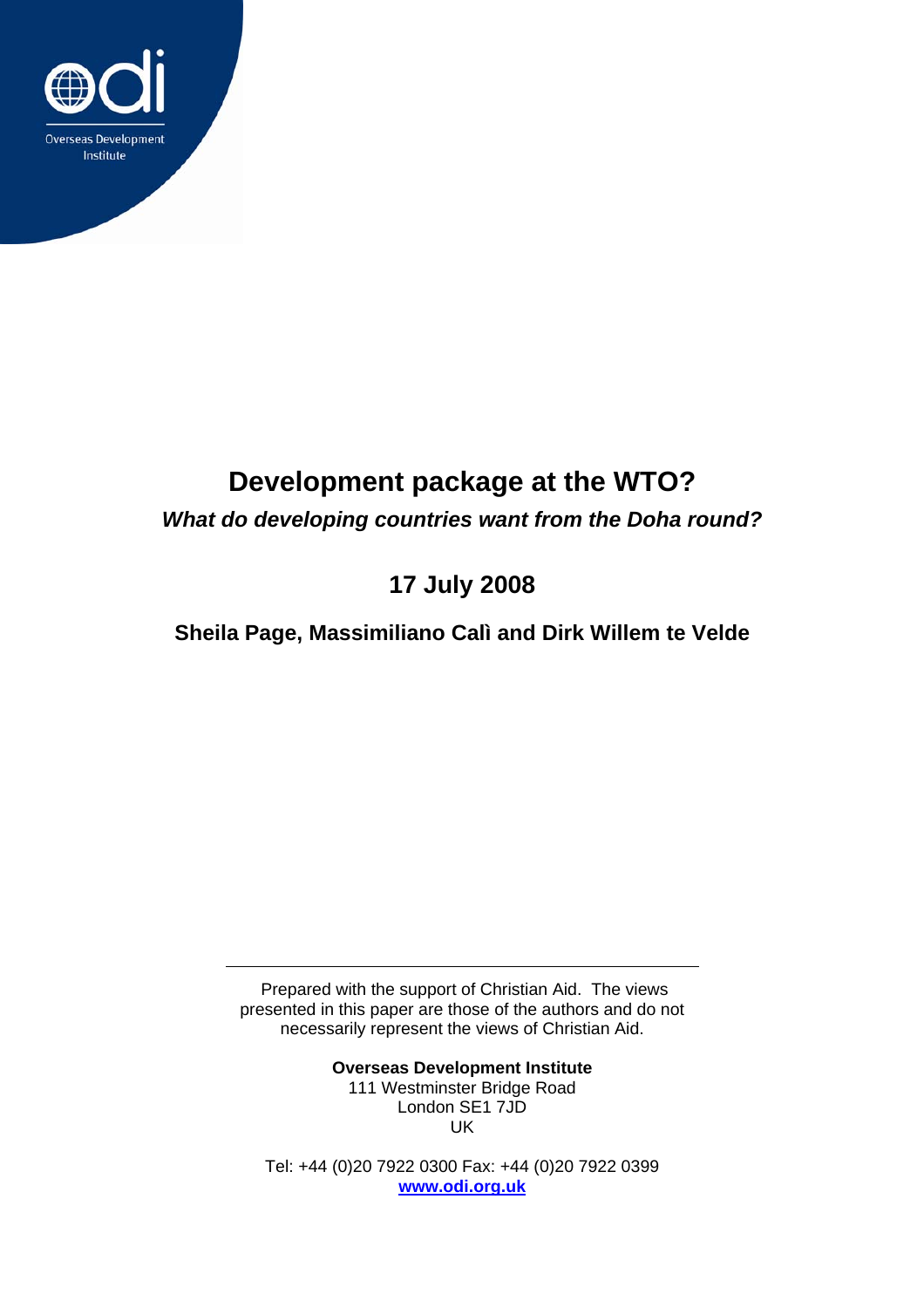## **Acronyms**

| <b>ACP</b>         | African, Caribbean and Pacific countries           |
|--------------------|----------------------------------------------------|
| AfT                | Aid for Trade                                      |
| <b>AGOA</b>        | African Growth and Opportunity Act (USA)           |
| <b>DFID</b>        | UK Department for International Development        |
| <b>DFQF</b>        | Duty Free Quota Free                               |
| DG                 | Directorate General                                |
| <b>EBA</b>         | <b>Everything But Arms</b>                         |
| EC                 | <b>European Commission</b>                         |
| <b>EDF</b>         | European Development Fund                          |
| EPA                | Economic Partnership Agreement                     |
| EU                 | <b>European Union</b>                              |
| G20                | Group of 20 Developing Nations                     |
| G33                | Group of 33 Forum for Developing Countries         |
| <b>GATS</b>        | General Agreement on Trade in Services             |
| <b>GATT</b>        | General Agreement on Tariffs and Trade             |
| <b>LDCs</b>        | <b>Least Developed Countries</b>                   |
| <b>LTFR</b>        | Less Than Full Reciprocity                         |
| <b>MFN</b>         | <b>Most Favoured Nation</b>                        |
| <b>NAMA</b>        | Non-Agriculture Market Access                      |
| NAMA <sub>11</sub> | Non-Agriculture Market Access negotiating group    |
| <b>NGO</b>         | Non Governmental Organisation                      |
| <b>NTB</b>         | <b>Non Tariff Barriers</b>                         |
| RAM                | <b>Recently Added Member</b>                       |
| <b>RoO</b>         | Rules of Origin                                    |
| <b>SACU</b>        | Southern Africa Customs Union                      |
| <b>SDT</b>         | <b>Special and Differential Treatment</b>          |
| <b>SP</b>          | <b>Special Product</b>                             |
| <b>SVE</b>         | Small and Vulnerable Economy                       |
| <b>TBT</b>         | <b>Technical Barriers to Trade</b>                 |
| <b>TRIMs</b>       | <b>Trade Related Investment Measures</b>           |
| <b>TRIPs</b>       | <b>Trade Related Intellectual Property Rights</b>  |
| UN                 | <b>United Nations</b>                              |
| <b>UNCTAD</b>      | United Nations Conference on Trade and Development |
| US                 | <b>United States</b>                               |
| <b>WTO</b>         | <b>World Trade Organization</b>                    |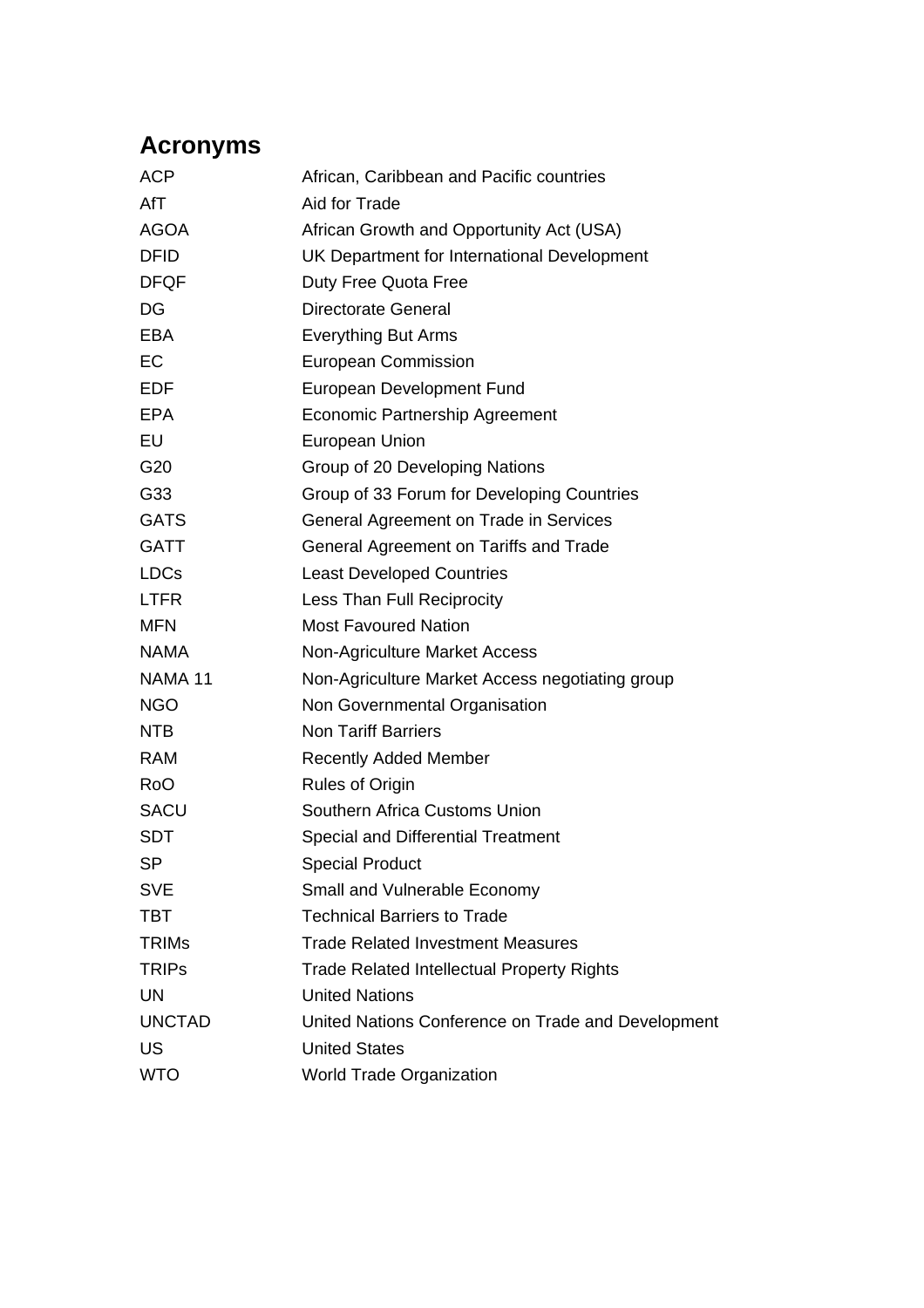## **Defining a minimum acceptable package to promote development**

The idea of what a minimum level for a 'development package' implies has been evolving throughout the Doha round, following the interaction between the different negotiating positions. Almost every country has today a definition of its own specific interests in the trading system. The old model of developing countries led by a few major countries or outside advisers no long holds. As the latest 'final negotiations' begin, this paper aims to summarise which of the issues still under negotiation are priorities for different developing countries. From the beginning of the negotiations, it has been clear that (as it was in the Uruguay Round) different developing countries have different priorities, and in some cases that the aims are directly opposed. Some groups have emerged which normally work together and present a common position. This paper therefore aims to summarise the interests of different developing country groups in each of the most important negotiating issues at this stage of the negotiations. This is a complex and imperfect exercise, but it provides a snapshot of the current constraints to the completion of a round which would need to be overcome in order to meet the interests of the various developing country groups.

This paper is based on a review of secondary sources (e.g. Ismail, 2007; G90+, 2007; UNCTAD, 2007) as well as on interviews with people in developing country missions in Geneva and in the WTO, UNCTAD, and Geneva NGOs. We believe that these groups provide an adequate representation of the spectrum of the current development views in the WTO. There are significant areas of agreement among the groups in terms of positions, slightly less overlap in priorities, and some clear conflicts. Table 1 summarises the principal interests of the major groups, with a rough indication of the level of priority for each group (the higher the number of Xs, the higher the priority). Clearly this does not capture nuances of views or differences within groups; the discussion of individual negotiating issues, below, attempts to give more information on this. However, it is indicative of the differing areas of interests of the main developing countries' groups and provides an easy to read snapshot of where they are likely to spend their negotiating capital.

### **The broad divisions among developing countries**

Unlike the other groups, the **LDCs** are a legally recognised group with special status within the WTO. They are specifically exempted from making any concessions on goods, and this has been *de facto* extended to services, with other countries discouraged from making requests to them. Although no request to LDCs has been formally withdrawn thus far (as this will have to wait for the completion of plurilateral negotiations), for all practical purposes the remaining requests can be ignored.<sup>1</sup> Their priority interests are therefore mainly in special areas, rather than general access, and in non-trade issues, such as aid for trade, rather than general protection of their own markets.

<span id="page-2-0"></span> $\overline{a}$  $1$  Several developed countries, including the EC, urged others not to make requests to the LDCs after Hong Kong.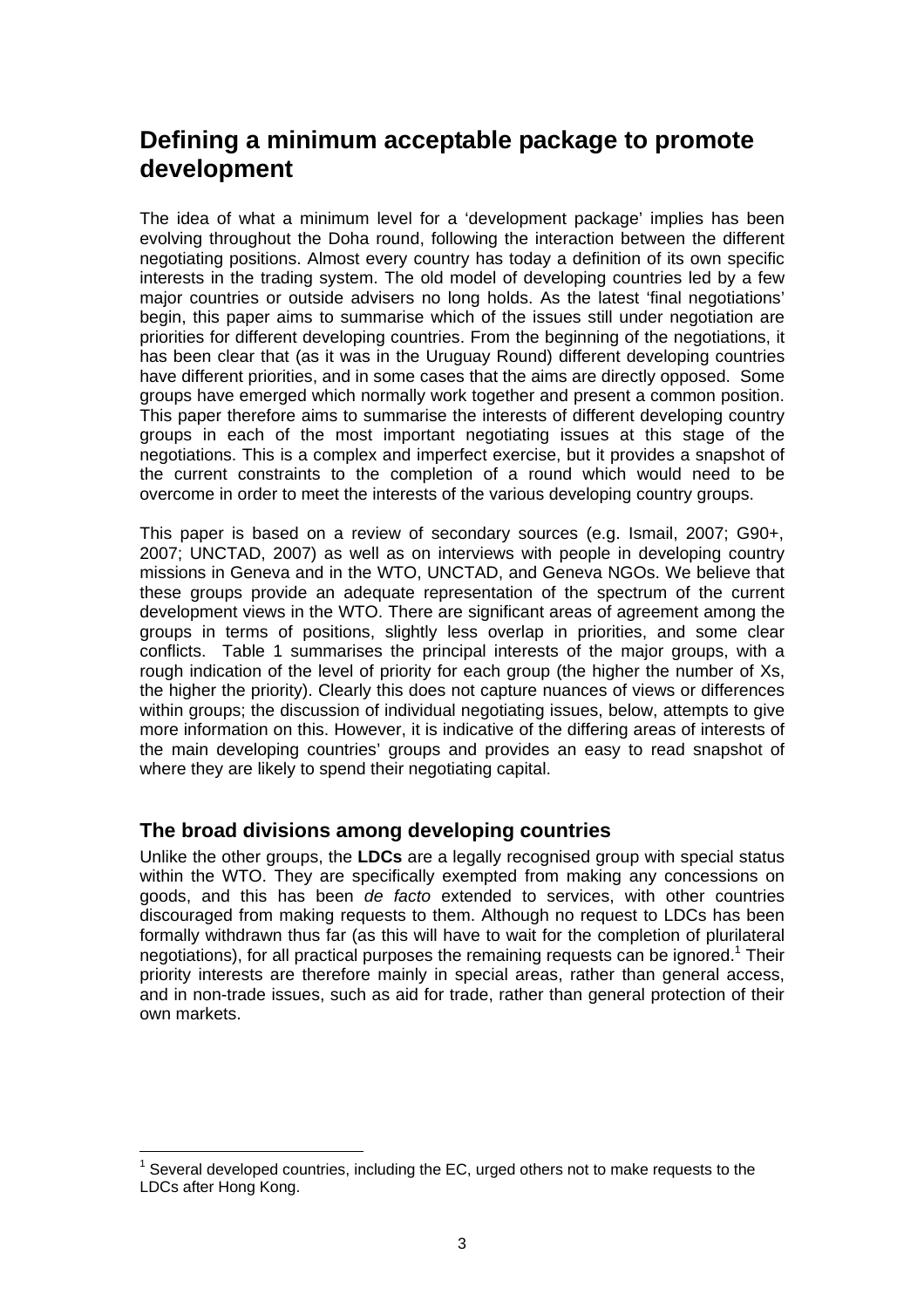|                                                 | <b>LDCs</b> | <b>SVEs</b> | G33                      | G20        | NAMA11       | Liberal      | United? |
|-------------------------------------------------|-------------|-------------|--------------------------|------------|--------------|--------------|---------|
| <b>DFQF</b>                                     | <b>XXX</b>  | <b>XXX</b>  | <b>XXX</b>               | <b>XX</b>  | $\mathbf{x}$ | X            | Y       |
| <b>Other SDT</b>                                | X           | X           | X                        | -−         | --           | -−           | Y       |
| <b>Cotton</b>                                   | <b>XXX</b>  | <b>XXX</b>  | <b>XXX</b>               | <b>XXX</b> | X            | X            | Y       |
| <b>Agricultural</b><br><b>Subsidies</b>         | XX          | <b>XX</b>   | X                        | <b>XXX</b> | X            | X            | Y       |
| <b>Agricultural</b><br><b>Access</b>            | $\mathbf x$ | --          | --                       | <b>XXX</b> | X            | <b>XX</b>    | --      |
| <b>SPs</b>                                      | <b>XX</b>   | X           | <b>XXX</b>               | --         | --           | --           | --      |
| <b>Special</b><br>Safeguard<br><b>Mechanism</b> | XXX         | <b>XXX</b>  | XXX                      | --         | --           | --           | Υ       |
| <b>Food Aid</b>                                 | <b>XX</b>   | <b>XX</b>   | <b>XX</b>                | --         | --           | --           | Y       |
| <b>NAMA</b><br><b>Access</b>                    | --          |             |                          | X          | <b>XX</b>    | XX           |         |
| <b>NAMA Tariffs</b>                             | --          | X           | <b>XX</b>                | -−         | -−           | -−           | --      |
| <b>Erosion of</b><br><b>Preferences</b>         | <b>XXX</b>  | <b>XXX</b>  | XX                       | --         | --           | --           | --      |
| <b>Services</b>                                 | <b>XX</b>   | --          | $\overline{\phantom{a}}$ | X          | X            | X            | Y       |
| SPS / TBT                                       | <b>XX</b>   | <b>XX</b>   | <b>XX</b>                | X          | --           | --           | Y       |
| <b>Trade</b><br><b>Facilitation</b>             | --          | --          | --                       | --         | --           | --           | Y       |
| AfT                                             | <b>XX</b>   | <b>XX</b>   | X                        | --         | --           | --           | Y       |
| <b>Anti</b><br><b>Dumping</b>                   | X           | X           | X                        | XX         | <b>XX</b>    | <b>XX</b>    | Y       |
| <b>Regions</b>                                  | --          | --          | $\overline{\phantom{a}}$ | X          | X            | $\mathbf{x}$ | --      |
| <b>Commodities</b>                              | --          | --          | X                        | −−         | --           | -−           | --      |
| <b>Bio Diversity</b>                            | --          | --          | --                       | X          | --           | --           | --      |

**Table 1: Development Issues and Principal Developing Country Groups** 

Source: Authors' elaboration based on interviews and secondary sources (see text). Groups are explained in text

**XXX** The group considers the issue a priority;<br>**XX** The group considers it important;

**XX** The group considers it important;<br>**X** The group supports it:

The group supports it;

**--** Means that the group either are not interested or oppose the proposal.

**United** Y means (almost) all developing countries support or at least do not oppose.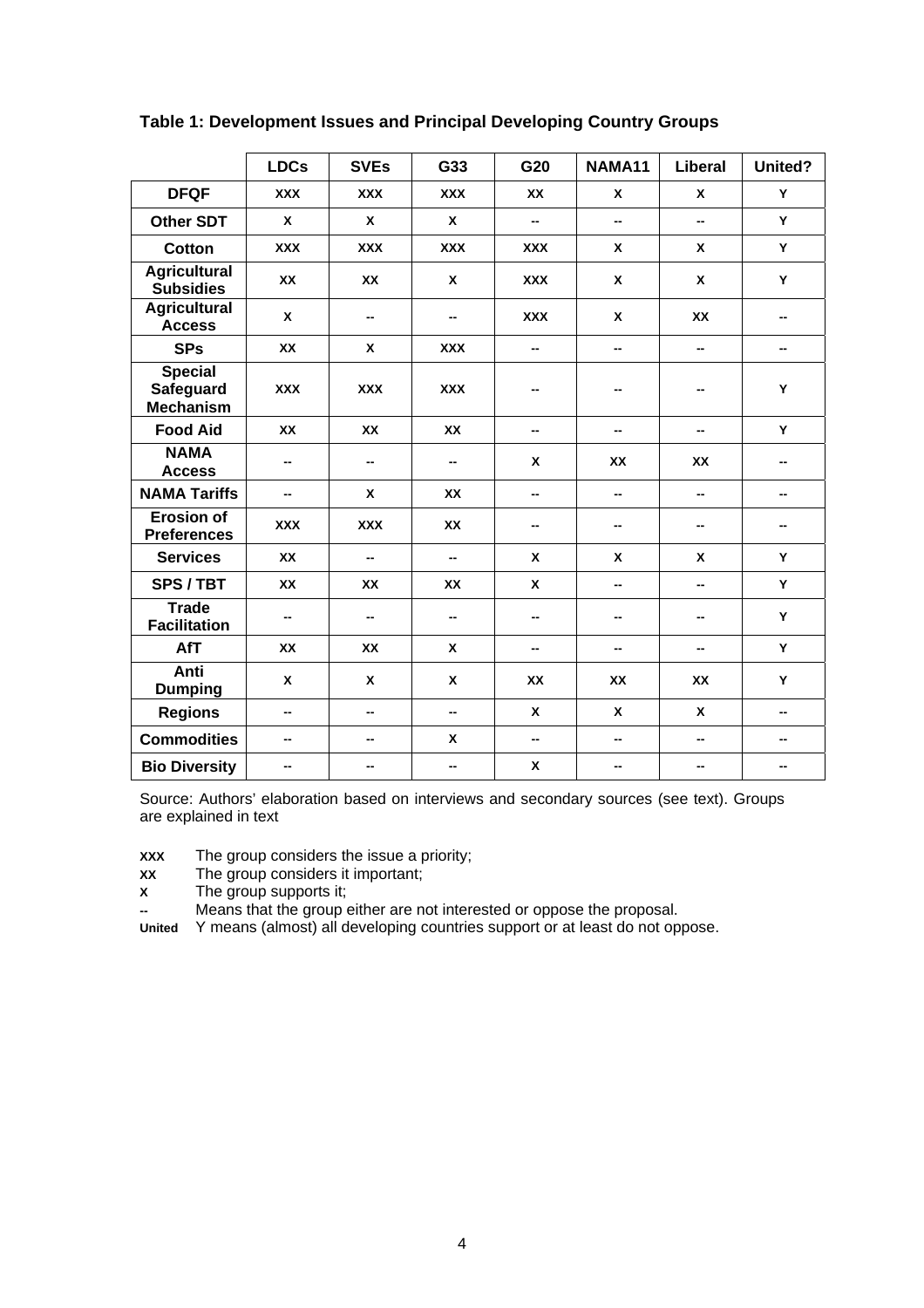The SVEs<sup>[2](#page-4-0)</sup> have acquitted a limited special status, through the mentions in the modalities, but except for these special concessions, they are treated as developing countries. Together with the LDCs, they include most of the major recipients of preferences, so in both lack of general requests in goods and interest in preference erosion their interests are aligned with the LDCs.

The **G33**[3](#page-4-1) include both developing and LDC countries, but tend to be more important for the non-LDC members as they take a defensive position on liberalisation in all areas (LDCs have already secured these exemptions). These groups are largely based on common characteristics (poor or small, for example).

The **G20** and **NAMA 11** are different in that they have come together specifically because they share a common position in a particular negotiation, and therefore they tend to have clearer positions, and therefore also clearer ideas on what the potential trade-offs might be. The G20 includes the major developing countries which are exporters of agricultural products.<sup>4</sup> This implies that the main development content of the negotiations according to the G20 is related to an ambitious outcome of the agricultural negotiations. NAMA  $11<sup>5</sup>$  $11<sup>5</sup>$  $11<sup>5</sup>$  in contrast is designed more to limit the access which developing countries have to offer for non-manufactures; there is some overlapping membership.

It is important to remember that some developing countries, here called the Liberals, especially in Latin America and Asia, while not forming any negotiating group, have liberalised their own economies and tend to oppose or want to limit any special exemptions or protection in all sectors, by all other groups, developed and developing. There are other groups that work together and have joint positions, such as the Africa Group and the ACP, but their members tend to negotiate more as members of the LDCs, G33, or SVEs, so the groups included in table 1 cover most developing country interests. Some RAMs (Recently Acceded Members) can expect to have reduced commitments, but except China, most are now either specified by name or in other groups. It is notable that the RAMs have made very extensive commitments in services, more liberal than their older WTO member peers.

<span id="page-4-0"></span> $2$  The countries which meet the definition in the modalities and which are not LDCs are Albania, Antigua and Barbuda Armenia, Barbados, Belize, Bolivia, Botswana, Cameroon, Cuba, Dominica, Dominican Rep., Ecuador, El Salvador, Fiji, FYR Macedonia, Gabon, Georgia, Ghana, Grenada, Guatemala, Guyana, Honduras, Jamaica, Jordan, Kenya, Kyrgyzstan, Macao, China, Mauritius, Moldova, Mongolia, Namibia, Nicaragua, Panama, Papua New Guinea, Paraguay, St Kitts and Nevis, St Lucia, Saint Vincent and the

 $\overline{a}$ 

<span id="page-4-1"></span>Grenadines, Sri Lanka, Suriname, Swaziland, Trinidad and Tobago, Uruguay, Zimbabwe.  $3$  There are currently forty-two members of the G-33: Antigua and Barbuda, Barbados, Belize, Benin, Botswana, China, Congo, Cote d'Ivoire, Cuba, Dominican Republic, Grenada, Guyana, Haiti, Honduras, India, Indonesia, Jamaica, Kenya, Republic of Korea, Madagascar, Mauritius, Mongolia, Mozambique, Nicaragua, Nigeria, Pakistan, Panama, Peru, Philippines, Saint Kitts and Nevis, Saint Lucia, Saint Vincent and the Grenadines, Senegal, Sri Lanka, Suriname, Tanzania, Trinidad and Tobago, Turkey, Uganda, Venezuela, Zambia, and Zimbabwe.

<span id="page-4-2"></span><sup>&</sup>lt;sup>4</sup> The member countries of G20 include: 5 from Africa (Egypt, Nigeria, South Africa, Tanzania and Zimbabwe), 6 from Asia (China, India, Indonesia, Pakistan, Philippines and Thailand) and 8 from Latin America (Argentina, Bolivia, Brazil, Chile, Cuba, Mexico, Paraguay and

<span id="page-4-3"></span>Venezuela).<br><sup>5</sup> The members of the NAMA-11 are Argentina, Brazil, Egypt, India, Indonesia, Namibia, the Philippines, South Africa, Tunisia, and Venezuela.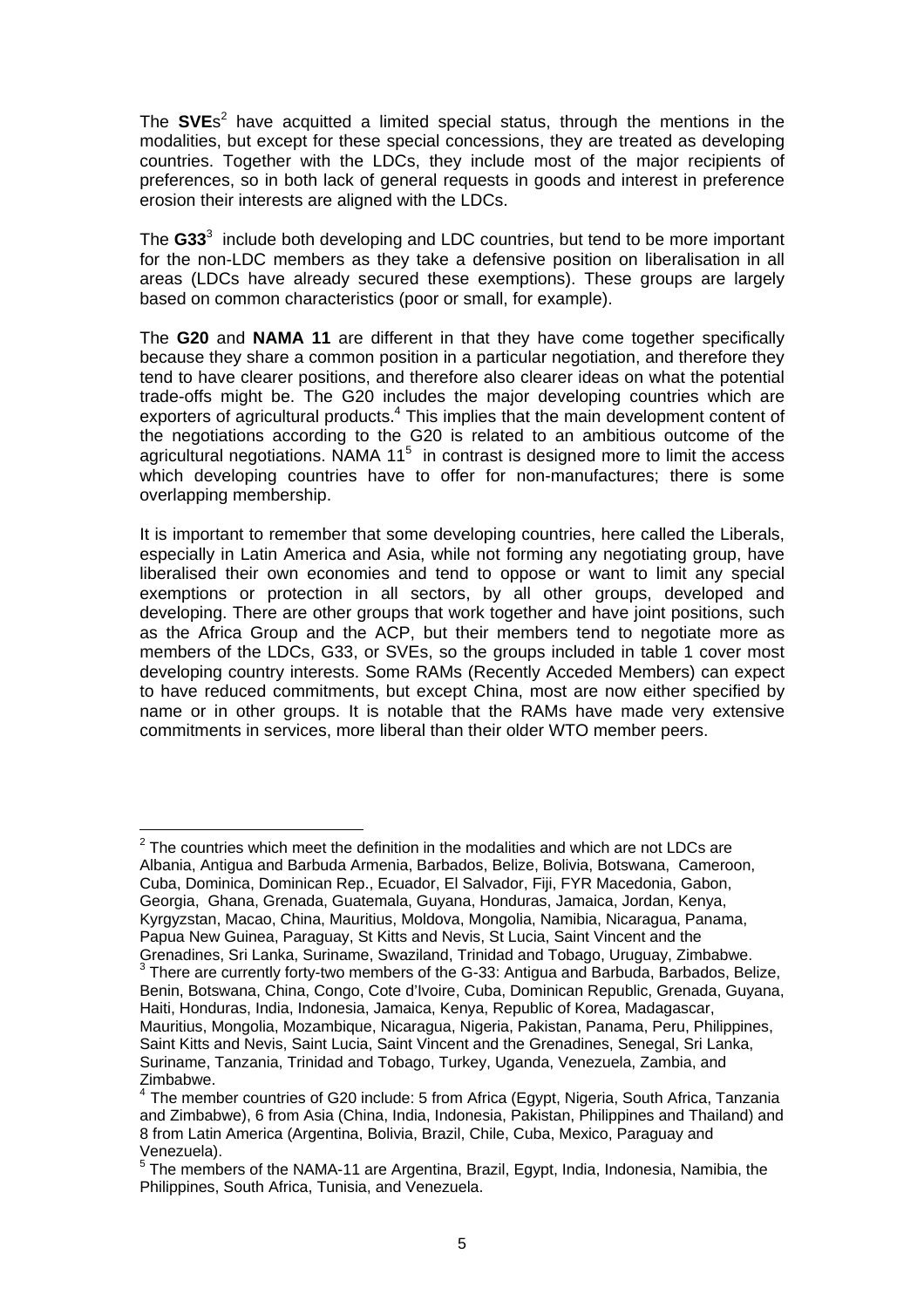### **Negotiating interests directly identified as 'developmental'**

#### **Duty Free Quota Free**

LDCs see this as their major interest in the Round. It is still necessary to settle how the provision in the Hong Kong Declaration for 97% access on the completion of the Round and the remaining 3% in the future is implemented. LDCs want the 97% access immediately, and this has become an increasingly important issue as the Round has taken longer than expected and may not be completed in the next year. All developed countries except the US have accepted this. LDCs want to ensure that the 3% exclusions do not exclude major sectors (especially in textiles and clothing), as their exports tend to be concentrated in a few product lines and are only temporary. What is excluded is a matter of contention with other non-LDC developing countries, such as Pakistan and Sri Lanka, which are exporters in the same product categories as some LDCs, in particular Bangladesh. Negotiations are trying to find a way of minimising the damage to these countries. The US special provision for African countries, AGOA, already gives African LDCs substantial access. The Hong Kong provision also provided for access to developing countries in a position to offer access, usually interpreted as China, India, Brazil and South Africa. All have made some proposals, and this is not a major issue between them and the LDCs, but the US and EU continue to cite poor access into these countries when pressed to improve the access which they offer.

There is a further issue with DFQF related to the EPA negotiations, which some missions fear that may represent a precedent that could be used by other developed and developing countries to ask for something in exchange for DFQF (as the ACP had been persuaded to offer access to European exports in exchange for preserving its access to the EU market). Appendix 2 provides examples of other possible spillovers of EPAs on to WTO negotiations.

In a major innovation for the WTO, the Hong Kong declaration included a requirement that rules of origin for DFQF should be 'transparent and simple'. Complicated RoO substantially reduce the benefits of DFQF access. LDCs are in general satisfied with the rules of the US and Canada, but complain about those of the EU. There is no real pressure for harmonisation of rules: this would be desirable, in the long run, but not as important as simplicity and transparency.

The negotiations on the details of what is in the 3% and the Rules of Origin are taking place mainly in bilateral talks between individual LDCs and individual developed countries.

Some LDCs want to go further, and make provision for all preferences to be bound (since they have been allowed in the WTO, preferences, other than DFQF, have been entirely at the discretion of each developed country). This was an objective of others at the beginning of the Round, but is not being discussed at present.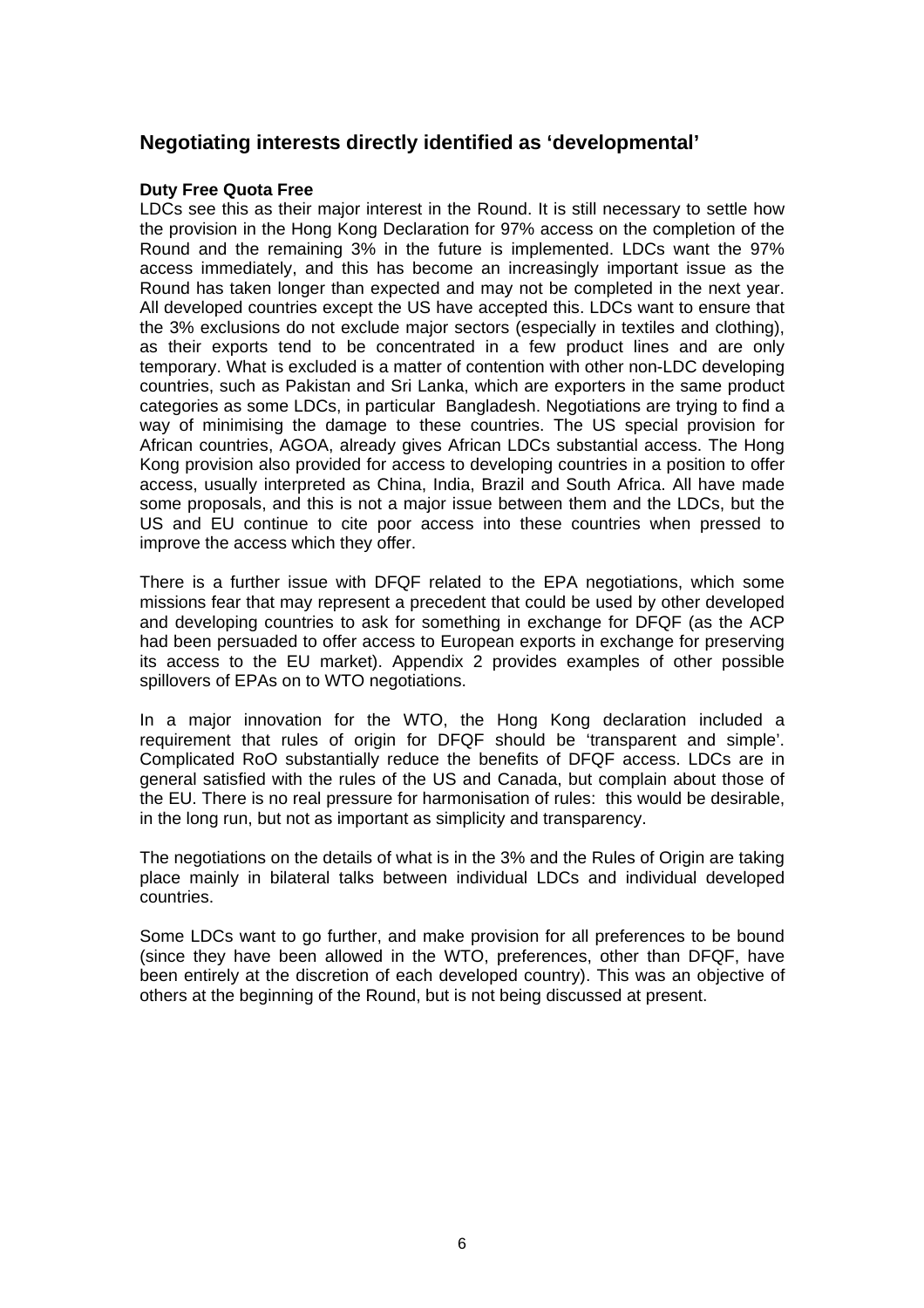#### **Other Special and Differential Treatment**

The Hong Kong declaration offered LDCs more time to comply with the rules on TRIMS (investment), and their exemption from TRIPS rules had been extended at Doha. Most LDCs would still want even more time, but do not see extending the time now as a priority; this can wait until the deadlines (2020 and 2016) are approaching. The possible exemption of LDCs from rules on State Trade Enterprises and export credits was mentioned. As mentioned above, there are 7 other issues still on the table, but as no one knows what six of them are, we assume they are low priority. The one still being pressed (notably by African non-LDCs) is clarification of how to use the provisions of GATT Article XVIII (infant industry protection).

#### **Cotton**

This is an issue that has acquired a value beyond its pure economic effects. Cotton has become a symbol of the distortions that developed countries impose on the trading system and that penalise very poor countries. It is now treated as a priority not only by the Cotton-4, the four African cotton producing countries which first raised the issue in 2003, but also by the other 32 African cotton producing countries and by all developing countries (an Asian country referred to it as 'a question of justice'). It is primarily an issue against the US (as the EU is removing its subsidies on cotton), but the US is still trying to resolve the issue by offering additional aid. This is not in line with the cotton-specific reduction formula proposed by the Cotton-4 and reflected in the draft modalities on agriculture. The formula ensures that the reduction of tradedistorting support on cotton is always above the general aggregate measurement of support reduction.<sup>6</sup> The implementation period of reduction commitments on cotton would be quicker than the general implementation period (i.e. by two thirds) and the blue box cap on cotton would be smaller than the product-specific cap (i.e. by two thirds).

### **The central negotiations**

#### **Agricultural subsidies by developed countries**

A demand for reduction in domestic support to agriculture (especially by the US) is the basis of the G20. They would probably be satisfied with the current proposals, but are still pressing for lower limits. Other developing countries support this; the costs to food importing countries are no longer an issue in the negotiations.

#### **Access for agriculture to developed country markets**

Some developing countries are still pressing for better modalities on this, including India for sugar, but it is less of an issue than subsidies. The proposals for agriculture would allow all countries, including developed, to offer lower access commitments on some 'sensitive products'. How many, and how to choose them, are still at issue, and these were major issues a couple of years ago, and some G20 mentioned them as a current priority. As the EU, in particular, has proposed including some goods on which it offers preferences, this issue is potentially one where there are different developing country interests, but this is less important than two years ago, because of the progress on other means to deal with preference erosion.

<span id="page-6-0"></span> $\overline{a}$  $6$  To illustrate with an example, if the general reduction of the aggregate measurement of support reduction is 70 per cent, the reduction on cotton would be 84 per cent.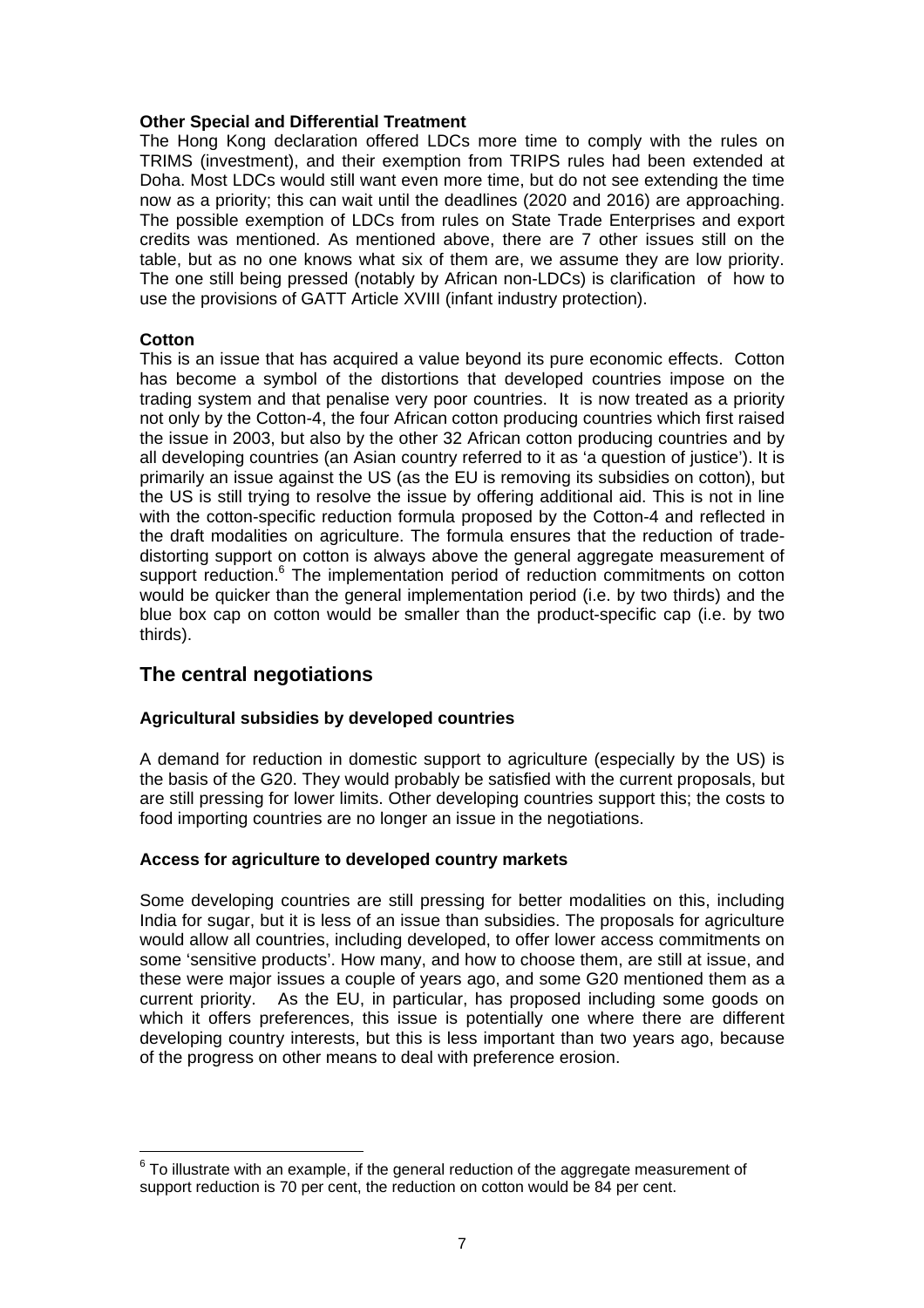#### **Special Products**

This was identified as an area of particular conflict among developing countries. The G33 want to be able to designate an 'adequate' percentage of SPs, ideally around 5- 10% of the product lines in agriculture to be chosen by each country autonomously.<sup>[7](#page-7-0)</sup> SVEs also want flexibility in identifying the products, in line with the G33 proposal. In contrast the G20 want to restrict the percentage and clarify the criteria. Partly because of the restrictions in developed country markets, other developing countries are a major market for many of the most important G20 exporters: Argentina claims that 70% of its agricultural exports go to other developing countries.

#### **Special Safeguard Mechanism**

There are proposals, including by the G20, to reform the current special safeguard mechanism in agriculture, because they argue that the EU has overused it. They accept the need for some mechanism, but want to tie it to the amount of liberalisation a country has offered, and restrict it to a small percentage of imports. The LDCs oppose this, because they are not required to liberalise, so this would prevent them from using it. The SVEs and G33 also want a revised proposal, and the G33 in particular want to avoid any new restrictions, with India taking a particularly strong position.

#### **Food Aid**

 $\overline{a}$ 

Some LDCs are concerned that the restrictions proposed on food aid will go too far and damage them in real emergencies. In particular some want provision for monetisation to be permitted in certain circumstances, for example where it is needed in one part of a large land-locked country and they want the country affected, as well as the UN to make the decision to declare an emergency. This was mentioned as a priority by LDC representatives.

#### **Access for non-agricultural products to developed country markets**

Except for the question of a sufficient difference between the 'coefficients' (the figures determining the percentage cuts in tariffs) for developed and for developing countries, this was not mentioned as a major issue, although NAMA-11 calls for "a comparatively high level of ambitions" between agriculture and NAMA.

#### **Developing country tariffs on NAMA**

For LDCs, the exemption from any reduction in tariffs means that this is not an issue for them, with some exceptions for members of customs unions, for example Lesotho, which has had to cut tariffs as part of the Southern African Custom Union (SACU). Kenya would like to be treated as an LDC so that it receives the same treatment as the LDC members of the East African Community. SVEs are also now satisfied with what has been offered to them.

The main opponents of current proposals are the NAMA 11. In particular, the group proposes to extend the commitment in the Hong Kong declaration to "a comparatively high level of ambitions" between agriculture and NAMA into a principle of "double proportionality", i.e. equal ambition to agriculture plus "less than full reciprocity" (LTFR) in tariff cuts. NAMA-11 interprets the LTFR principle as requiring them to be subject to *lesser percentage reduction* in bound tariffs than developed countries. Developed countries argue that the fact that the proposed coefficients mean that developing countries will be able to maintain *higher rates after the reduction* is sufficient to give 'less than full reciprocity'. NAMA 11 are proposing a larger difference between the two coefficients for tariff cuts than in the current modalities: that it be no less than 25. Several respondents, both in NAMA 11 and in

<span id="page-7-0"></span> $^7$  India has proposed even 20% of product lines in agriculture to be considered as SPs.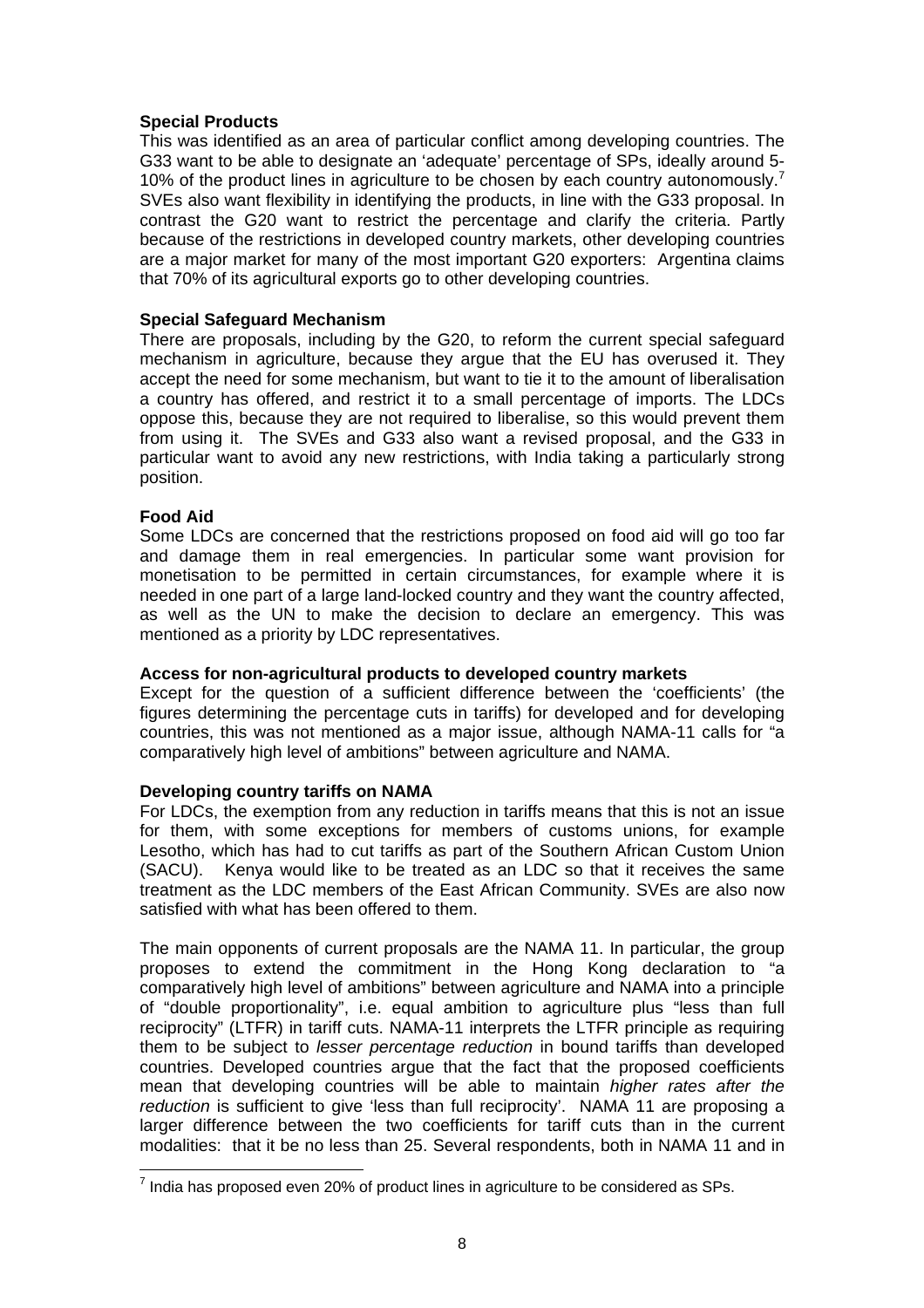international organisations, implied that the NAMA 11 might be willing to compromise on this if there was a better settlement on agriculture.

Whatever the overall coefficient, developing countries will be able to have lower tariff cuts in some goods ('flexibilities'), but there is still discussion of how much flexibility, for how many goods, and whether they will be able to choose which goods. The EU and US want to limit their ability to exclude all of a sector, while developing countries, especially the NAMA 11, oppose this.

### **Other issues important to some developing countries**

#### **Preference erosion**

This was a major interest for the LDCs and SVEs (and ACP), and a major area of disagreement with the G20, but it is now moving towards solution. No countries now expect to be able to prevent preference erosion. It has been agreed that liberalisation will be postponed for some goods, to allow time for preference-receivers to adjust; the issues remaining are how many goods, which goods, and for how long. The ACP drew up a list of those goods on which they want protection. The G20 expect to be able to agree a settlement, but some smaller non-preferred countries want a short period, and there may be disagreement between the LDCs and the SVEs, as the LDCs are now starting to argue that they need more time than other developing countries to adjust. There is also opposition from exporters of tropical products, who wanted faster than normal, not slower than normal, reductions in protection.

#### **Services**

For some LDCs, securing additional access under Mode 4 is a priority on a level with ensuring good implementation of DFQF for goods. LDCs put forward a proposal which aims to improve their market access to developed countries. The proposal include an extension of the coverage of mode 4 imports to semi-skilled services providers, and the establishment of a new legal provision in GATS which would allow developed countries to grant preferential treatment to LDCs. The proposal of LDCs is expected to be opposed by other developing countries, who see their comparative advantage being eroded by this special treatment. LDCs also see a need for technical assistance in this area. Other developing countries would also like more Mode 4 access. As LDCs have in practice opened on more services than they have made commitments on, they could bargain for additional access, in spite of being treated as exempt from making offers in the plurilateral negotiations.

#### **Non-Tariff Barriers, especially Sanitary and Phyto-Sanitary Barriers and Technical Barriers to trade**

All groups of developing countries mention the obstacle posed by non tariff barriers (NTBs) in NAMA and agriculture. These are principally SPS and TBTs, with both the difficulty of meeting some standards and the fact that they are changed at short notice causing problems. There is a fear among LDCs that countries will impose new barriers to prevent them from benefiting from DFQF, and support for asking for a link to technical assistance. In general developing countries find it difficult to identify NTBs affecting their exports. NAMA-11 proposes to establish an independent expert arbitration mechanism for all non agriculture sectors focused on problem-solving as this is thought to be more efficient than a formal dispute settlement mechanism. There have also been vertical proposals seeking to address NTBs concerning labelling requirements, customs control, conformity assessment, importer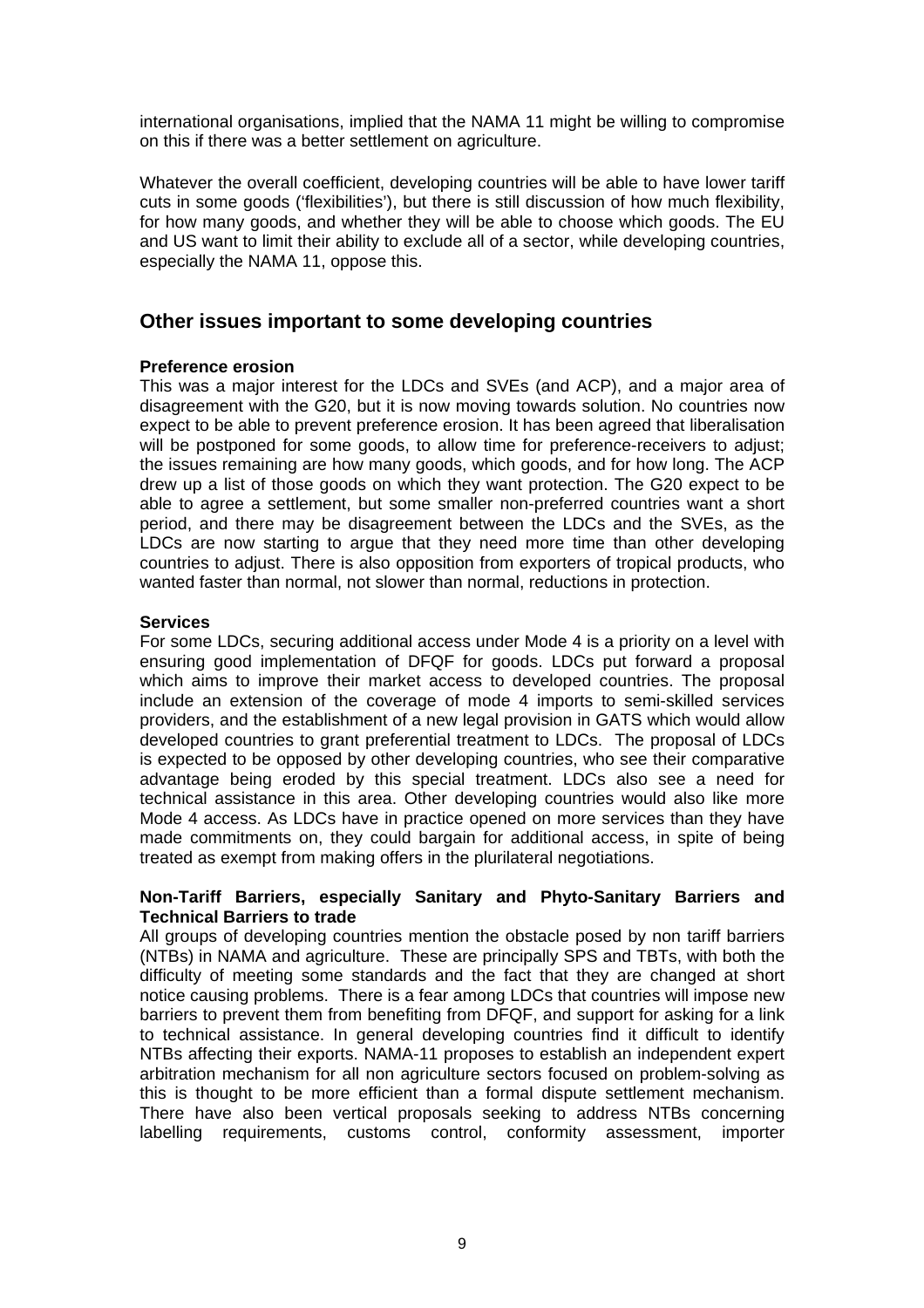registration, or international standards. $8$  The NAMA draft modalities suggest the completion of the NTB negotiations before the submission of the draft schedules.

#### **Trade Facilitation**

This is often regarded as a developed country issue, but it was mentioned by one LDC representative as in the top four priorities (with DFQF, services, and food security), and by one of the more 'liberal' developing countries as a priority for an early settlement. Developing countries secured, in principle, the right to make compliance with some new trade facilitation rules subject to receiving sufficient aid, and there are current discussions on how to implement this. Some developed countries still oppose any explicit linking, but the WTO is conducting assessments in developing countries to determine what is likely to be needed, so that it is likely to be possible to find a compromise on this. LDCs would be satisfied with some delays in being required to comply plus technical assistance.

#### **Aid for Trade**

LDCs consider the strengthening of trade-related technical assistance, especially via the aid for trade initiative, a priority. This is both to meet their costs in implementing WTO agreements and to help them to acquire the capacity to use DFQF. Since this was first discussed in the WTO, in the months immediately before Hong Kong, there have been two opposing views among developing countries: that aid should be completely separate from trade negotiations, because of the risk that it would be offered to force concessions, and that it should be linked (as it was in trade facilitation) to negotiations because this both offered protection against heavy implementation costs and gave the opportunity to use negotiating strength to secure aid. This division remains, but is less tense as it becomes less likely that there will be an agreement, and some countries are now saying that they want something specific on Aid for Trade before they sign an agreement.

#### **Rules on Anti-Dumping**

These were mentioned by both LDCs and others, as a priority. The G20 and NAMA 11 are particularly interested in eliminating 'zeroing' in anti-dumping calculations. This is a position shared by everyone except the US.

#### **Rules on regions**

This was mentioned as an issue both by representatives of the G20 and by ACP countries involved in EPAs (Economic Partnership Agreements with the EU). The lack of clear regulations on regions is criticised both for the damage regions may do to the system and to other countries and for the potential effects on countries forced into developed-developing country regions. There was also a more diffuse support for clarifying all rules as being good for developing countries.

#### **Special arrangements for commodities**

This remains a proposal by the G33 and in the SDT proposals. SVEs call for allowing commodity producing countries to form coalitions for the management of supplies and stabilisation of prices without consultation with commodity consuming countries.

#### **Biodiversity Convention**

 $\overline{a}$ 

The appropriate relationship between biodiversity rules and the WTO, and the role of TRIPS and genetic organisms, are still issues for some Latin American countries (both among the larger and the smaller), but like other second-rank issues, they are not treated as priorities as long as there are major differences on agriculture.

<span id="page-9-0"></span> $8$  The sectors involved in such proposals include in electrical, automotive textiles, footwear and woods products.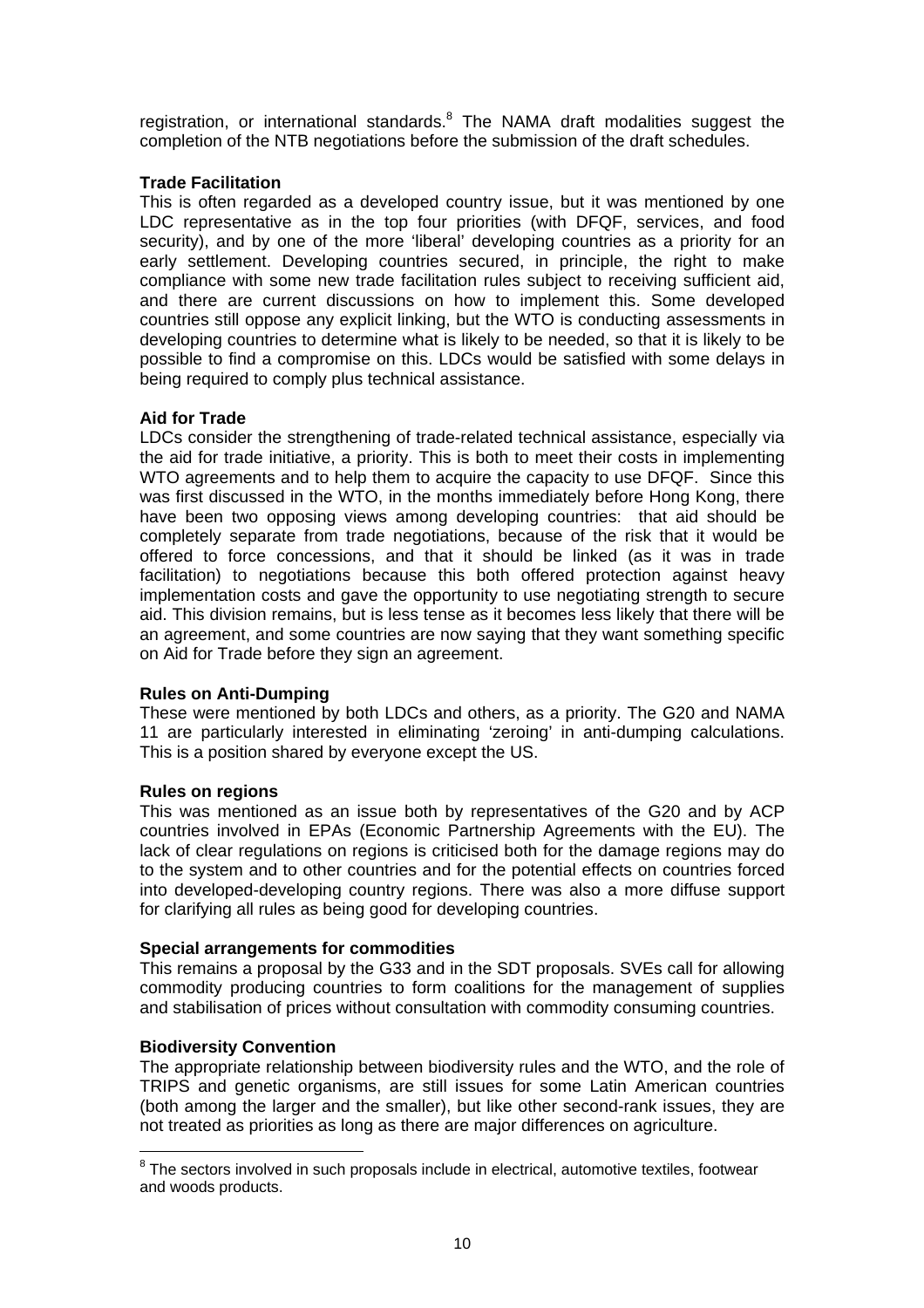#### **Other issues**

Geographical indications were mentioned only as part of a potential deal between the US and EU (if the EU accepts the continued use of zeroing in Anti-Dumping, the US might accept geographical indications), but not as a developing country issue. Both one LDC and the NAMA 11 have suggested the establishment of an independent expert arbitration mechanism to replace the dispute mechanism in some cases.

### **Conclusions**

The discussion above confirms that there is not a simple answer to 'what is a development package in the Doha round'. Partly because of what has been achieved already on SDT, and partly because of the growing identification of specific interests by different countries, the general SDT proposals are no longer seen as a priority by any group, with the single exception of duty free quota free access for LDCs. Subsidies to agriculture, especially to cotton, probably unite developing countries in opposition. Other interests that are now seen as essential are more diffuse, but certainly include some aspects of services and rules, as well as the traditional areas of agriculture and NAMA. The insistence that agriculture be settled before other compromises are made means that it is still uncertain what might be acceptable in other areas, and hence reduces the likelihood of an early settlement on development issues, but the outlines of an agreement are probably emerging. Compromises and inter-group negotiations now suggest that it is possible to envisage an outcome that satisfies all developing countries, even if it involves some disappointments for all of them. With the issues now often matters of detail, bilateral discussions are becoming more important, and seem to be happening, and there are signs of tradeoffs.

What is still not clear is either that all developing countries want to make the necessary compromises or that developed countries would be willing to accept the minimum requirements of developing countries. There have been repeated proposals, from a range of countries, for an 'early harvest', to make an agreement on those areas that are effectively settled, such as trade facilitation, the LDC issues from the Hong Kong declaration, perhaps some other rules not even mentioned as issues here. But the major developing countries (and some developed) strongly oppose this, citing the need to preserve 'negotiating capital' in all areas. While these countries may be able to discourage a settlement, they could not bring one about. The discussion of interests here confirms that there are no leading countries among the developing countries who can speak for all.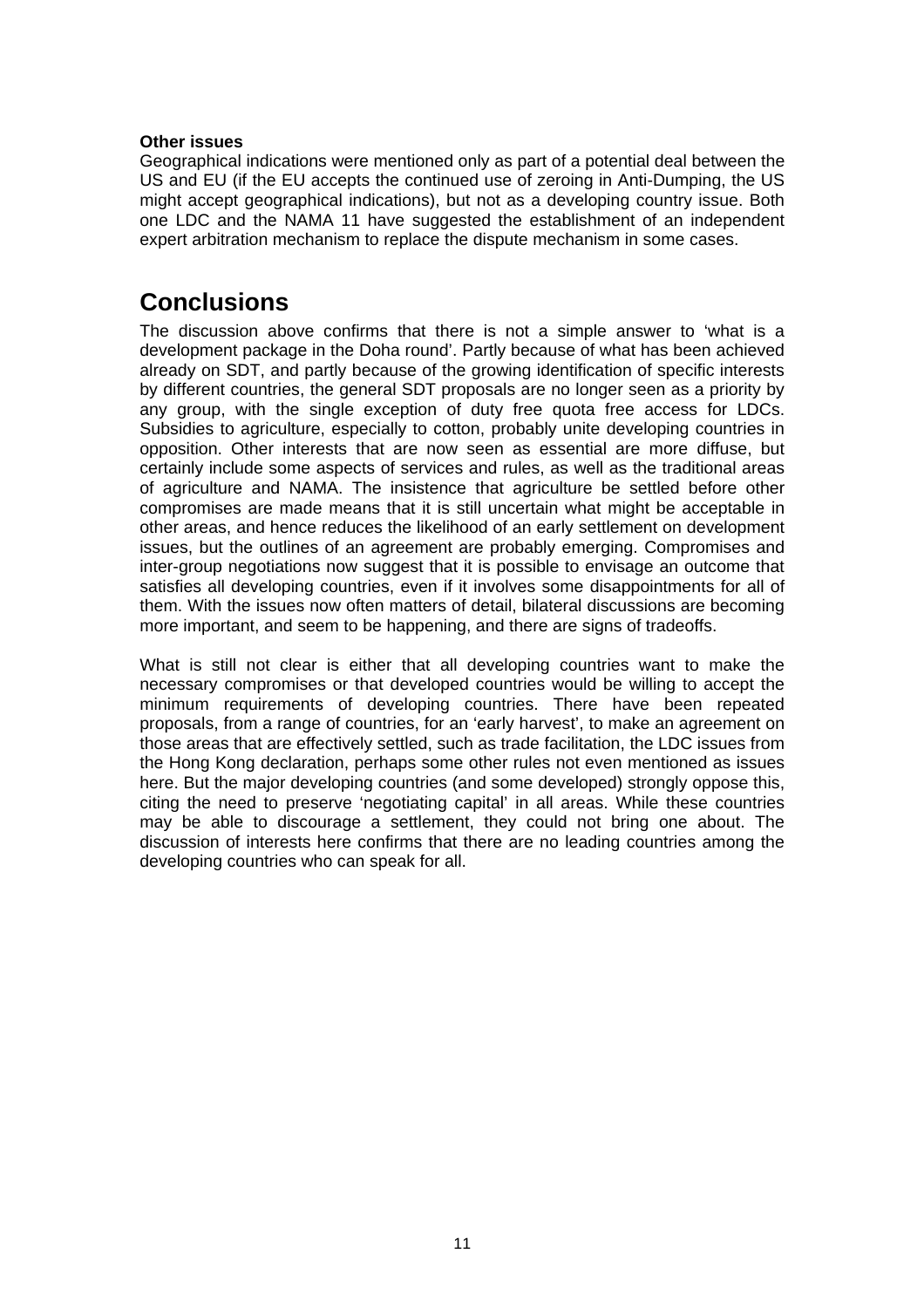## **Appendix 1**

**Summary of countries and organisations for whom representatives were interviewed** 

| <b>LDCs</b>                   | 5 |
|-------------------------------|---|
| <b>SVEs</b>                   | 3 |
| G33                           | 5 |
| G20                           | 3 |
| NAMA 11                       | 2 |
| Liberals                      | 1 |
| Developed countries           | 1 |
| <b>WTO officials</b>          | 4 |
| Other organisations in Geneva | 3 |

Whilst we think this briefing covers the main issues they mentioned adequately, it should be mentioned that negotiations and any eventual outcome on the development dimension at the WTO would be determined by a larger number of developing and developed countries.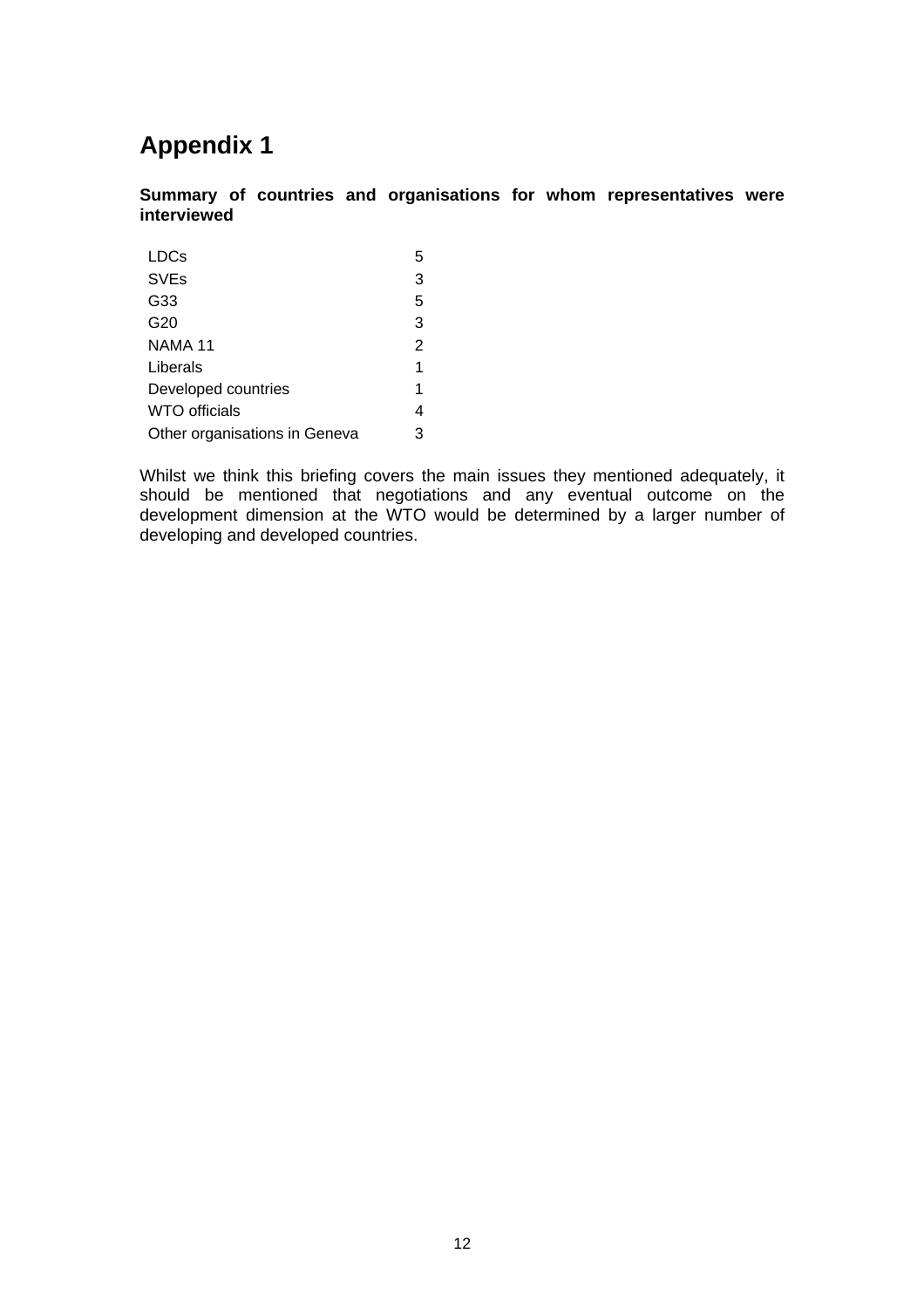## **Appendix 2**

### **Selected possible precedents from the EPA settlements**

### **DFQF**

Several missions, both ACP and major developing country, feared or threatened that the fact that the ACP had been persuaded to offer access to European exports in exchange for preserving its access to the EU market could be used by other developed and developing countries to ask for something in exchange for DFQF.

The EU appears to have liberalised its rules of origin in EPAs, compared to either Cotonou or EBA, in particular in allowing single transformation on textiles (clothes made from imported fabric, for example, will qualify). This is regarded as a useful precedent to demand better rules under DFQF.

#### **Aid for trade**

The EU originally took the position that aid should not be in EPAs, because it was already provided for in the EDF, and was not conditional on signing EPAs. ACP countries originally argued that there was a risk that aid would become conditional on EPAs, but in the end insisted that there be explicit provision for aid in the interim agreements signed in December 2007. In EPAs, therefore, the 'leverage' supporters defeated the 'no conditionality' position.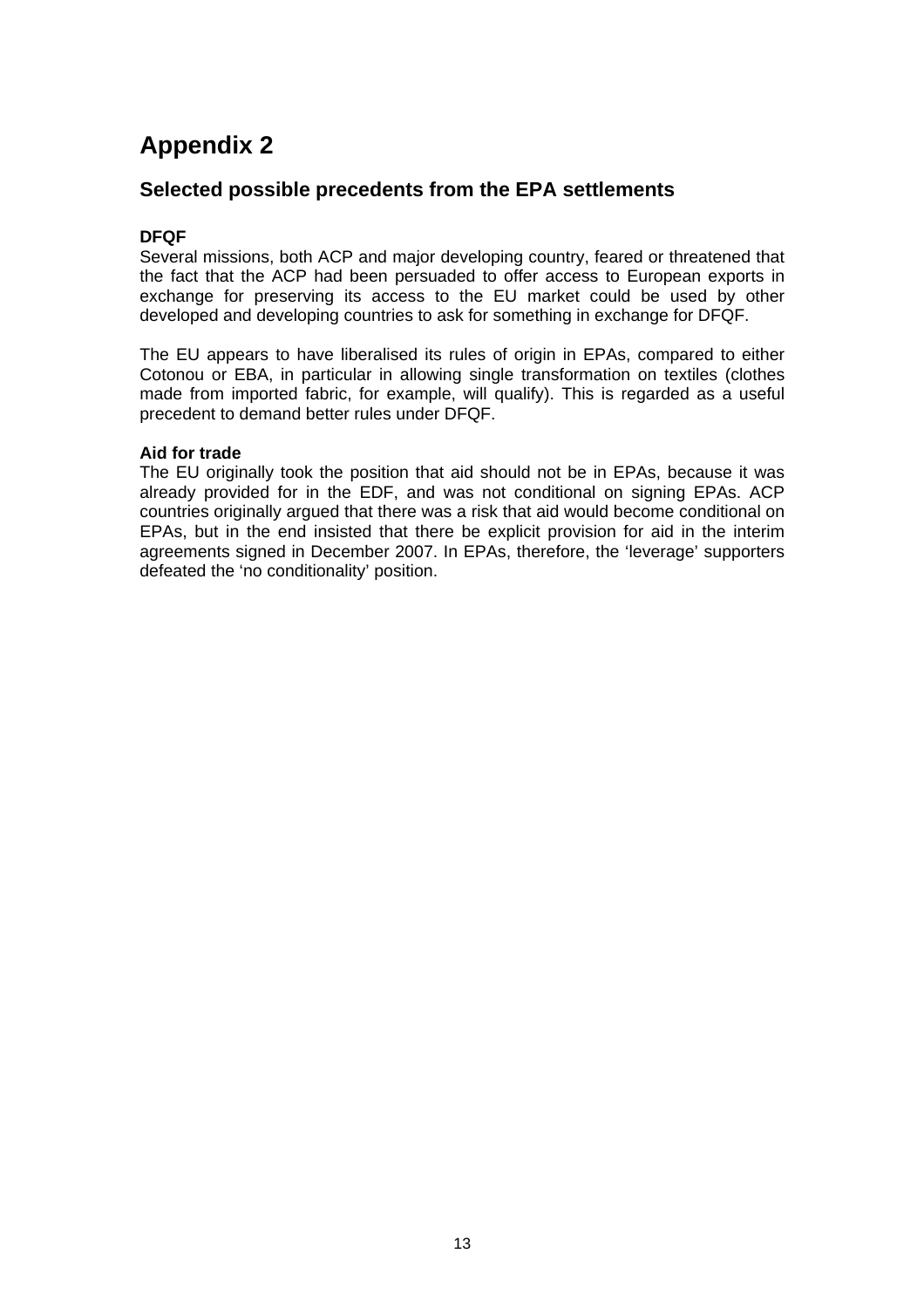## **Appendix 3 Summary history of the Doha negotiations**

The launch of the Doha Round in 2001 followed the failure to launch a Round at Seattle in 1999. Developing countries had been among those who opposed the Seattle initiative, and they were able to influence the agenda at Doha, both by including some of their concerns, such as reform of the provisions for medicines in developing countries under TRIPs and Special and Differential Treatment, and by opposing the formal inclusion of the new 'Singapore' issues. Although the Round was designated as a 'Development Round' by developed country delegates and the WTO, many developing countries hoped that it would redress what they saw as the disappointing outcome of the Uruguay Round. They also expected that they would continue to have an active role in this Round, building on their experience in the Uruguay Round (the successful dismantling of the controls on textiles and clothing, for example) and in the preparations for Doha. In this paper, 'development interests' are the interests as stated or supported by developing countries, not (as in some DFID and DG Trade statements) what developed countries think is good for developing countries. This includes the ability to participate actively and influence the outcome.

There is evidence that developing countries have substantially increased the ability to participate effectively since the inception of the Doha round, although there are still major constraints for developing countries such as lack of staff to deal with technical issues or lack of a mission in Geneva. Not only were developing countries able to block the negotiations when the proposals on the table were not deemed satisfactory (e.g. Cancun), but also the number of proposals put forward by developing countries has increased over the last few years with the number of developing country concerns incorporated into the draft modalities text having increased further. These include, among others, the proposal on the reduction of cotton subsidies, the TRIPs proposal (of August 2003), the LDC annex to Hong Kong, the trade facilitation provision for assistance or no compliance, the G20 proposal on agriculture, which constitutes the bulk of the proposal contained in the draft modalities text on agriculture currently discussed. Obviously, there are still problems in the ability of developing countries to effectively engage in all areas of the negotiations. This is especially true for small countries with little negotiating capacity. This does not seem to be a problem in the main negotiating areas, such as agriculture and NAMA, where developing countries have created large enough coalitions (e.g. G20, G33, G90, NAMA-11) able to effectively negotiate even on behalf of small and poor countries. However, our evidence indicates that in more technical areas, where the different interests of developing countries are not well understood, such as rules, lack of capacity may represent an important constraint to their ability to participate actively into the negotiations.

Since then, all the deadlines for the development components of the Doha Declaration have been missed, but, of course, so have all the other deadlines for the Round. There have been four agreements which could be considered developing country achievements: the extension of the exemption from TRIPs (originally only covering production and sale in the same country) to allow countries without pharmaceutical companies to import medicines for serious medical needs from other countries (August 2003), the linking of new obligations explicitly to the provision of technical assistance in the proposals for trade facilitation (July 2004), the General Council's adoption of special modalities for LDCs in services (by the Special Session of the Council for Trade in Services in September 2003), and the provisional agreement on five SDT provisions for LDCs in the Hong Kong Declaration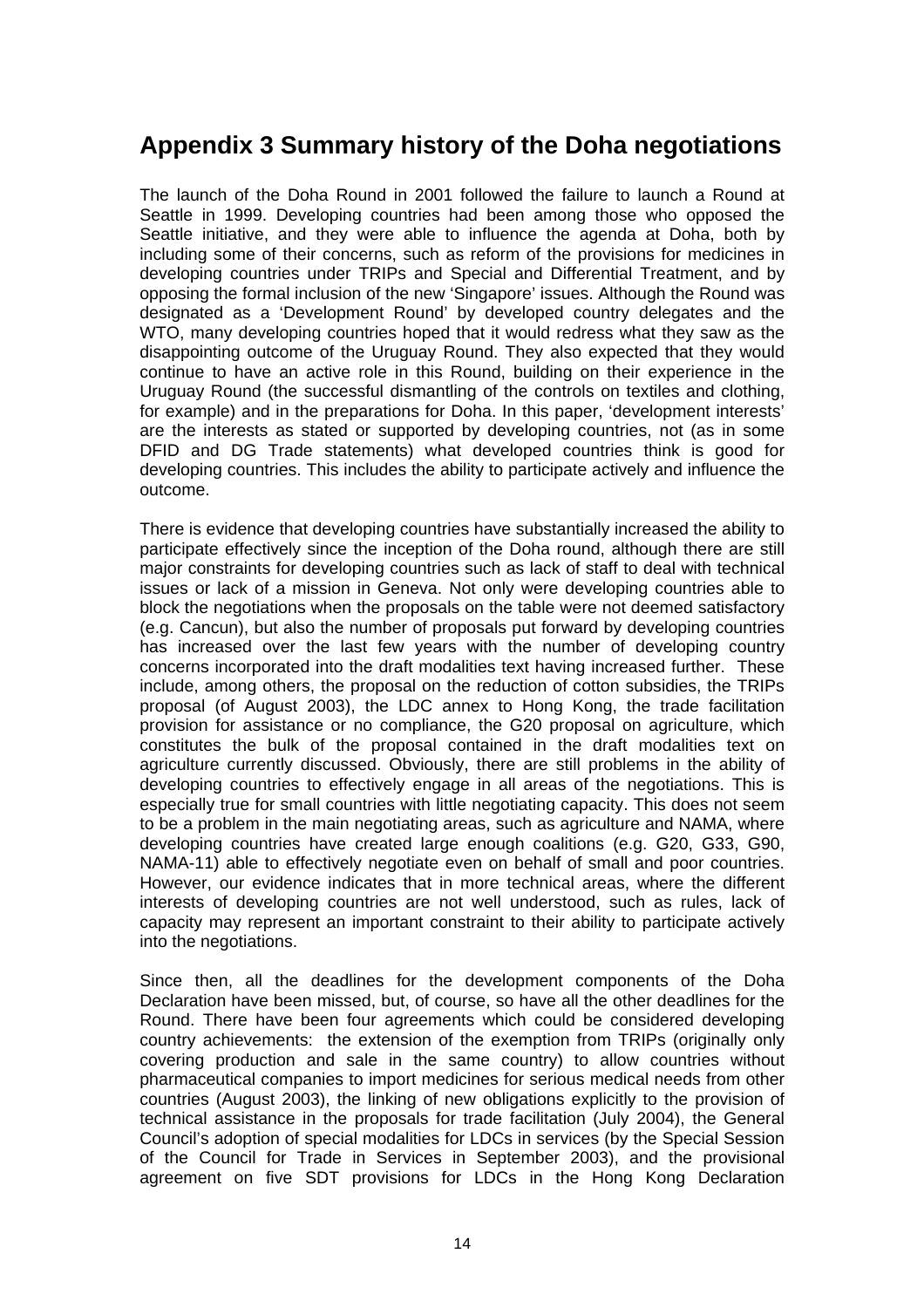(December 2005). All these were in specifically 'development' issues.<sup>[9](#page-14-0)</sup> Developing countries also have both defensive (import-related) and offensive (export-promoting) interests in the negotiations on agriculture, non-agricultural goods (NAMA), and services and in the negotiations on rules. These are still in negotiation.

In the months immediately before Hong Kong, there was an attempt by the EU to define 'development' in the Round entirely in terms of the interests of the LDCs. In particular, it supported the request for Duty Free Quota Free access to all developed countries, which was cost-less to it (because of the Everything But Arms scheme) and strongly opposed by the US, and the idea of linking aid to the costs of implementation. Other developed countries feared that this would mean downgrading of their interests in increased market access, notably in agriculture. Hong Kong succeeded in temporarily reconciling both groups by offering five concessions to LDCs and keeping up pressure on the EU and US to liberalise in agriculture. The Declaration secured a commitment to a delayed, but fixed elimination of export subsidies (2013) and to equal ambition in the eventual settlements on agriculture and NAMA. The concessions to LDCs included proposal 36 on duty free quota free market access for LDCs, proposal 38 on flexibility on commitments by LDCs, proposal 84 on temporary deviations from TRIMs agreements for LDCs, proposal 88 on aid for trade; and proposal 23 on the expeditious response to requests of waiver by LDCs  $^{10}$  The most important element of Annex F on treatment of the LDCs was the agreement that developed countries (and 'those developing countries in a position to do so') should offer DFQF (Duty Free Quota Free) on at least 97% of product lines for goods originating from LDCs with 'transparent and simple' rules of origin (the first time rules of origin on non-MFN access have been included in a WTO agreement). But this percentage could allow a country to exclude most goods which some LDCs wanted to export because their exports tend to be concentrated on a few commodities. For example, Bangladesh calculated that US could exclude all the goods on which it currently pays MFN duties to Bangladesh. The ministerial text had only a vague commitment to raise this eventually to 100%.

Neither group was completely satisfied (the LDCs explicitly reserved their position on DFQF), and the negotiations since have tried to turn partial commitments into clear and useful obligations.

On SDT, there are formal negotiations on setting a timeline for moving from 97% to 100% and on the rules of origin and intensive bilateral discussions on both the timing of implementing the 97% (the US, unlike other developed countries, refuses to do this before the end of the Round) and what is to be excluded. There are still a number of agreement-specific proposals on the table, and of these, the text of 8 are still being considered.<sup>[11](#page-14-2)</sup> However, consultations have indicated that there is a dip in interest around them, even as far as LDCs are concerned.<sup>12</sup>

 $\overline{a}$ 

<span id="page-14-0"></span> $9$  Various studies have analysed the development potential of the 88 SDT proposals, which aimed to operationalise the idea that developing countries need more flexible and preferential trading rules to compete effectively (see Melamed, 2003 and Page et al., 2005).

<span id="page-14-2"></span><span id="page-14-1"></span> $10$  See Page et al., 2005 for an analysis of the potential economic effects of these proposals.<br> $11$  SDT proposal number 13, 14, 22, 24-25, and 28-30. These proposals are those left unmet after 28 proposals have been agreed pre-Cancun, 5 have been agreed at Hong Kong and others either have become outdated or have been merged together.

<span id="page-14-3"></span><sup>&</sup>lt;sup>12</sup> It is telling that neither LDC nor WTO officials whom we interviewed could recall what the outstanding proposals are.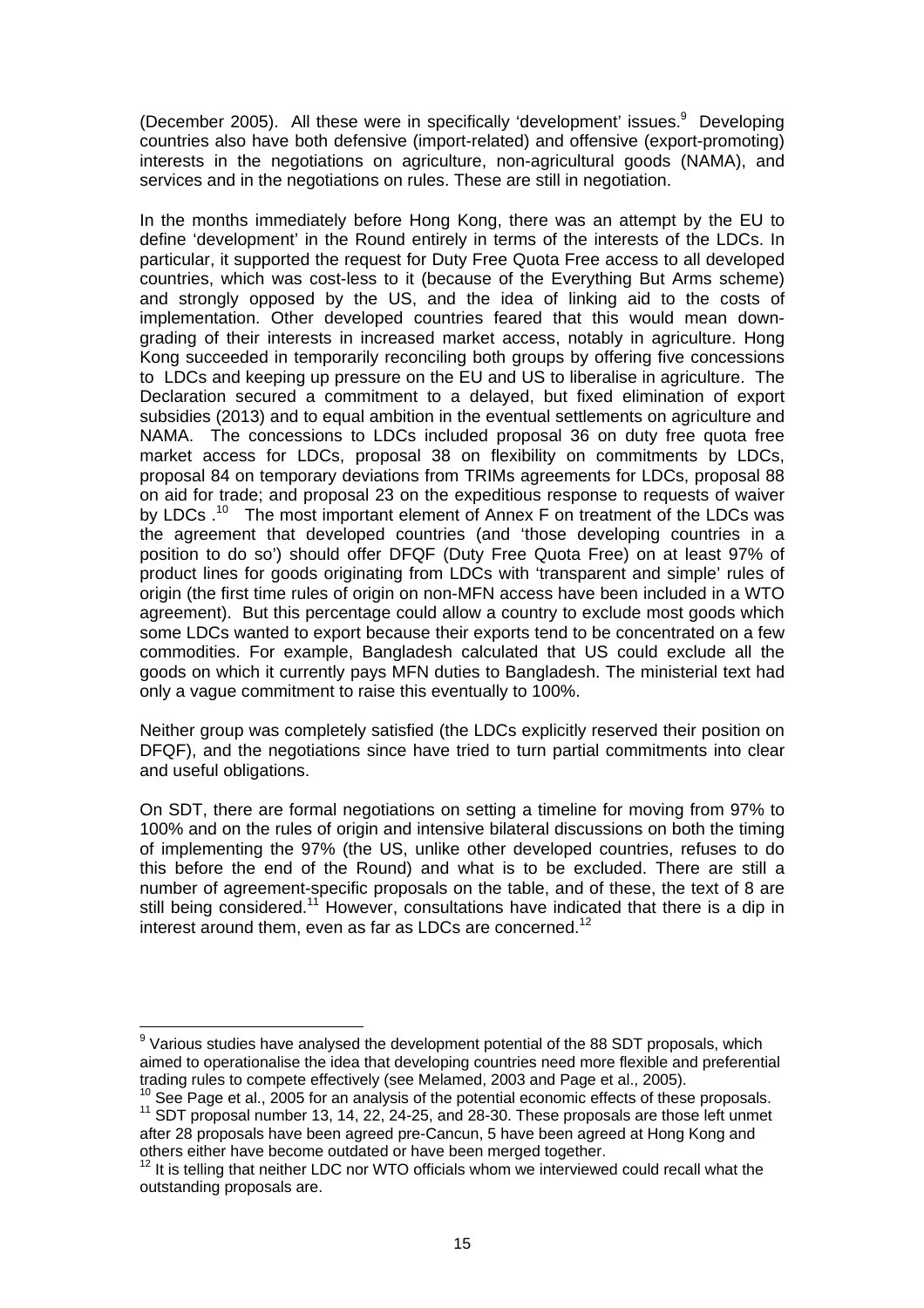Agriculture is the area which has probably registered the most significant advancement in the negotiations since Hong Kong. This is due to recently revised draft modalities which were based on the proposals of the major developing agricultural exporters (the G20) for access and which also secure the defensive interests for most LDCs and ACP countries (WTO, 2007). In particular, for a newly defined group of small and vulnerable economies (SVEs), the modalities would limit the average tariff reduction to 24% on current bound tariffs.<sup>13</sup> This reduction would allow those countries to leave their current tariffs on imports virtually untouched. Developed countries, however, do not accept them. On domestic support, they provide for the overall trade distorting domestic support reduction of 66 to 73 per cent for countries including the US, which would reduce its support to \$13–16 billion. Although new calculations by Brazil suggest that US estimated spending was only \$11 billion in 2006, the US continues to oppose this limit. There is no agreement on the number of products that developing countries would be able to exclude as 'special products' or whether there would be criteria for the choice of special products, on the form of a new special safeguard mechanism, or on the number of sensitive products that developed countries could exclude.

Developing country groups have not been as satisfied with the proposed NAMA modalities, although some of the formal opposition may be overstated in order to keep pressure up in the agricultural negotiations. They argue for a lower coefficient (so a lower maximum tariff and higher required cut) for developed countries and a higher one for developing. On market access, developed countries including the European Union were called upon to cut high tariffs by 66 to 73 per cent. Developing countries were proposed to cut their tariffs on industrial products to below 19 to 23 per cent.

Tropical products, tariff escalation, and the possibility of special treatment of commodities all remain in dispute. Since 2004, it has been agreed that cotton would be treated within the agriculture agreement, but with a settlement that is specific to it, and more expeditious and more ambitious than the general settlement. The details of this are still not agreed.

On services, there has been some progress in specific sectors, although three countries (Cuba, Venezuela and Bolivia) remain opposed to any move away from pure bilateral negotiations. The principal negotiations have been among groups of countries, preparing offers and requests that all can meet, and would be willing to extend to others.

<span id="page-15-0"></span> $\overline{a}$  $13$  For the purpose of the agreement, the modalities define SVEs as those "members with economies that, in the period 1999 to 2004, had an average share of (a) world merchandise trade of no more than 0.16 per cent or less, and (b) world trade in non-agricultural products of no more than 0.1 per cent and (c) world trade in agricultural products of no more than 0.4 per cent." (WTO, 2007, p. 22).